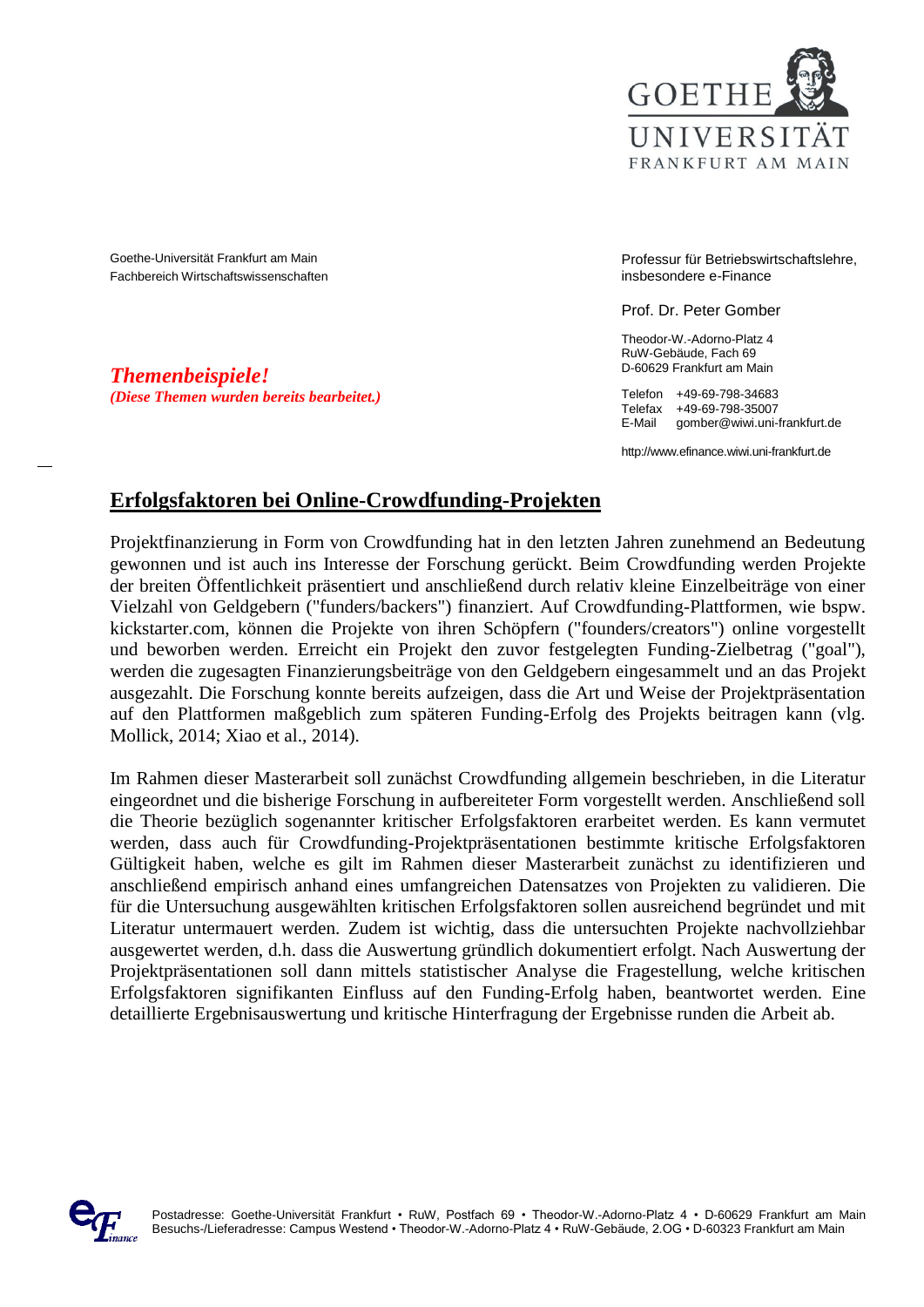#### **Literatur:**

- Mollick, E. (2014). "The dynamics of crowdfunding: An exploratory study." Journal of Business Venturing 29 (1), 1–16.
- Xu, A., Yang, X., Rao, H., Fu, W.-T., Huang, S.-W. and B. P. Bailey. (2014). "Show me the money!" In: Proceedings of the 32nd annual ACM Conference on Human Factors in Computing Systems. Ed. by Jones, Palanque et al. Toronto: Canada.
- Belassi, W.; Tukel, O. I. (1996). "A new framework for determining critical success/failure factors in projects." International Journal of Project Management 14 (3), 141-151.

#### **Betreuer:**

[Jascha-Alexander Koch](mailto:jaskoch@wiwi.uni-frankfurt.de)

## **High-Frequency Trading and Market Quality**

Due to advances in information technology and the increased electronification of exchanges and market participants, high-frequency trading (HFT) has become increasingly important for securities trading in recent years. HFT builds upon trading algorithms and low-latency infrastructure allowing to submit, modify, and delete orders within milliseconds. There is a controversial discussion about the advantages and disadvantages of this trading technique and high-frequency traders (HFTs) have gained attention of regulators and the public. Several academic studies already investigated the impact of HFT on market quality. Although HFTs apply different trading strategies, most empirical results show that HFT has a positive impact on market quality.

The goal of this bachelor thesis is to review the existing academic literature on HFT and its impact on stock market quality. The student is expected to systematically sort and present related literature in order to draw possible conclusions based on the findings. Additionally, an empirical study based on the German stock market should be conducted. In this empirical part of the thesis, the student is expected to analyze the impact of HFT on market quality based on a short observation period where no HFT was possible due to technical issues. The thesis can be written either in English or German.

#### **Literatur**:

- Gomber, P., Arndt, B., Lutat, M., & Uhle, T. (2011). "High-frequency trading." Working Paper.
- Hagströmer, B., & Norden, L. (2013). "The diversity of high-frequency traders." Journal of Financial Markets, 16(4), 741-770.
- Menkveld, A. J. (2013). "High frequency trading and the new market makers." Journal of Financial Markets, 16(4), 712-740.
- Shkilko, A., & Sokolov, K. (2016). "Every cloud has a silver lining: Fast trading, microwave connectivity and trading costs." Working Paper.

**Betreuer:** [Benjamin Clapham](mailto:clapham@wiwi.uni-frankfurt.de)

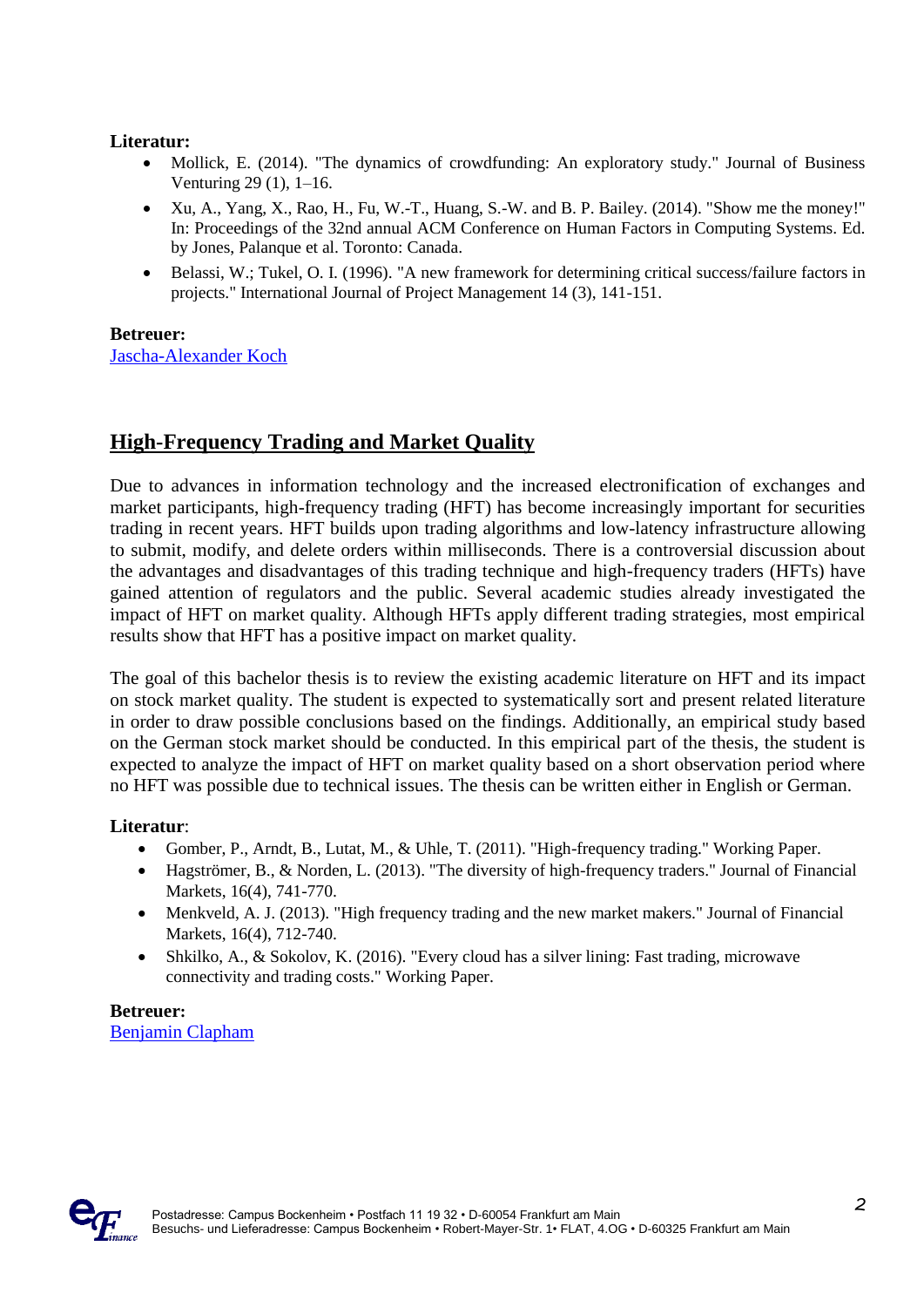# **The Impact of News Tone on Stock Prices**

Increasing literature in economics, accounting, and finance uses textual analysis to convert qualitative information from news and corporate texts into quantifiable measures. These measures are used for different purposes, e.g. to predict price trends of stocks or for fraud detection. In academic literature, there is a consent that news has an impact on stock prices. Quantifying this impact and analyzing which news affect stock prices most established a new field of research.

The goal of this bachelor thesis is to systematically review the existing academic literature on the measurement of tone in news and the impact of news on stock prices. Additionally, an empirical study should be conducted. In this empirical part of the thesis, the student is expected to conduct a textual analysis of news and analyze the impact of its tone on stock prices. Stock prices and news data can be accessed via Thomson Reuters Eikon in the SAFE data room. For the analysis, it is beneficial if the student has a sufficient level of econometric knowledge and decent skills in STATA, R, or Python. The thesis can be written either in English or German.

#### **Literature:**

- Harris, L. (2003). "Trading and Exchanges: Market Microstructure for Practitioners." New York, US: Oxford University Press.
- Tetlock, P. C. (2007). "Giving Content to Investor Sentiment: The Role of Media in the Stock Market." The Journal of Finance 62 (3), 1139-1168.
- Loughran, T. and B. McDonald (2015). "The Use of Word Lists in Textual Analysis." Journal of Behavioral Finance 16 (1), 1-11.
- Boudoukh, J., R. Feldman, S. Kogan, M. Richardson (2013). "Which News Moves Stock Prices? A Textual Analysis." NBER Working Paper No. 18725.

#### **Betreuer:**

[Jens Lausen](mailto:lausen@wiwi.uni-frankfurt.de)

## **Inter-Market Spillover Effects**

Fostered competition between predominant exchanges and emerging alternative venues in the last decade as well as increasing high-frequency activity led to increased fragmentation and a larger interdependence of financial markets. Due to these enhanced financial linkages, information merging on one market can be more easily transmitted to other markets. This transmission is called 'spillover' and has attracted broad attention of researchers because it may have significant implications for asset pricing and risk assessment. The fact that securities markets are correlated in general is, of course, not surprising in itself and has been extensively studied. However, research in regard of inter-market spillover effects in case of a decentralized securities market landscape focusing on different dimensions of spillover effects (volume, volatility, liquidity, high-frequency activity) is sparse.

The goal of this bachelor's thesis is to review the existing academic literature on spillover effects, information leadership and financial contagion. The student is expected to systematically sort and present related literature in order to draw possible conclusions based on the findings. Additionally, a